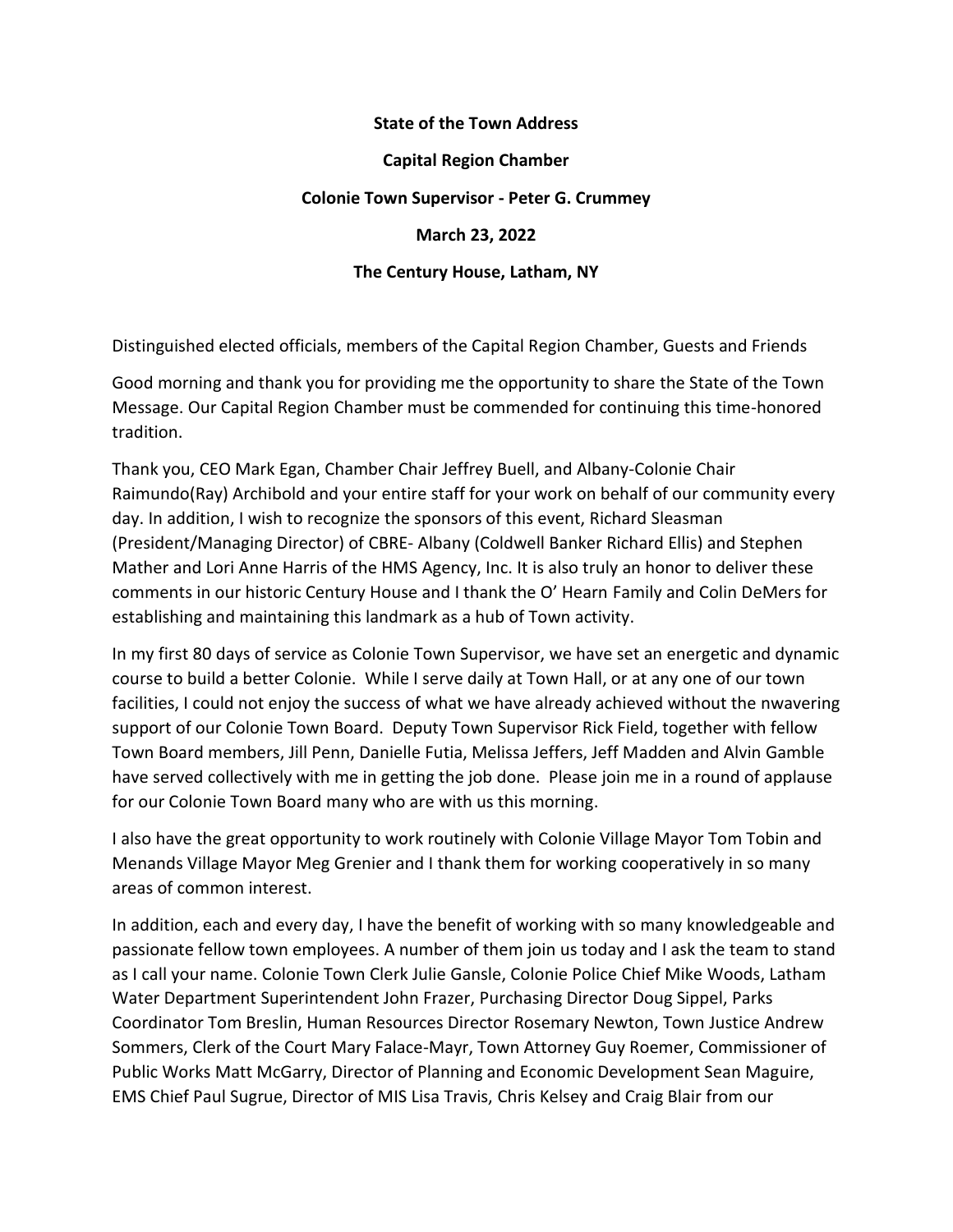Comptroller's Office, and Pure Waters Department Superintendent Crate Voerg. Thank you for working with me every day.

Crate's long-time distinguished service to our Town as Superintendent of the Pure Waters Department is soon coming to an end as he has accepted a once in a lifetime job offer to help head up the pure waters and water departments of the Commonwealth of the Northern Mariana Islands nearly 7,800 miles from here. There are fourteen islands, only three inhabited with the largest island of Saipan occupying a land mass that could fit into Lake George. Crate, all of us in the room wish you the absolute best knowing that what you learned and accomplished in Colonie will now provide for the health and safety of others thousands of miles from here. We now know that it's not just the Albany International Airport that gives Colonie an international presence. Our best wishes to you, Crate.

I was born in Colonie. I have worked for this fabulous town for forty-one years, commencing my service as an intern in the Town's attorney's office while a student at Albany Law School. From there, I served as a full-time attorney for the Town, the attorney for the zoning board of appeals for thirteen years and then most recently as Senior Town Justice for twenty-one years. I stepped off the bench one year ago to run for Colonie Town Supervisor. Early in my professional service, I also served the Village of Menands for eighteen years as village prosecutor. In the nineties, I served as an Albany County Legislator representing a portion of Colonie for eight years. I also served as counsel in the State Legislature and maintained a private practice of law for thirty-five years. Today, I am humbled to serve in the Same office where legacies have served including those Supervisors I knew and worked with, William Sanford, Fred Field, Mary Brizzell and Paula Mahan. Often for me, the position of Supervisor can be similar to the position of serving as a judge. I make countless decisions every day by marshalling the facts available, determining credibility and then taking action. As to taking action, Teddy Roosevelt taught us that, "the best thing you can do is the right thing, the next best thing is the wrong thing, and the worst thing you can do is nothing."

During my campaign for Town Supervisor, I stressed my support to manage the core issues of Town government. 1. Support public safety, including police, volunteer fire and emergency medical services. 2. Enhance infrastructure, including our roads, water and sewer systems. 3. Maintain our parks, and 4. Encourage better cell service in our Town. My friends, in the first eighty days of my term, I can report positively in every respect regarding these issues.

Our Colonie Police Department continues to serve with distinction. We will be at full staff this year utilizing the most up to date policing technologies and techniques available. Earlier this month, Deputy Chief Jay Gerace received the Recognition Award in Criminal Justice from the National Alliance of Mental Illness for his efforts in coordinating training for police officers to recognize unmet mental health needs during an encounter and how to deploy appropriate police responses. These policing techniques get the right help, for the right people at the right time. As a Judge for 21 years, I am well familiar with the quality of work set forth by our Police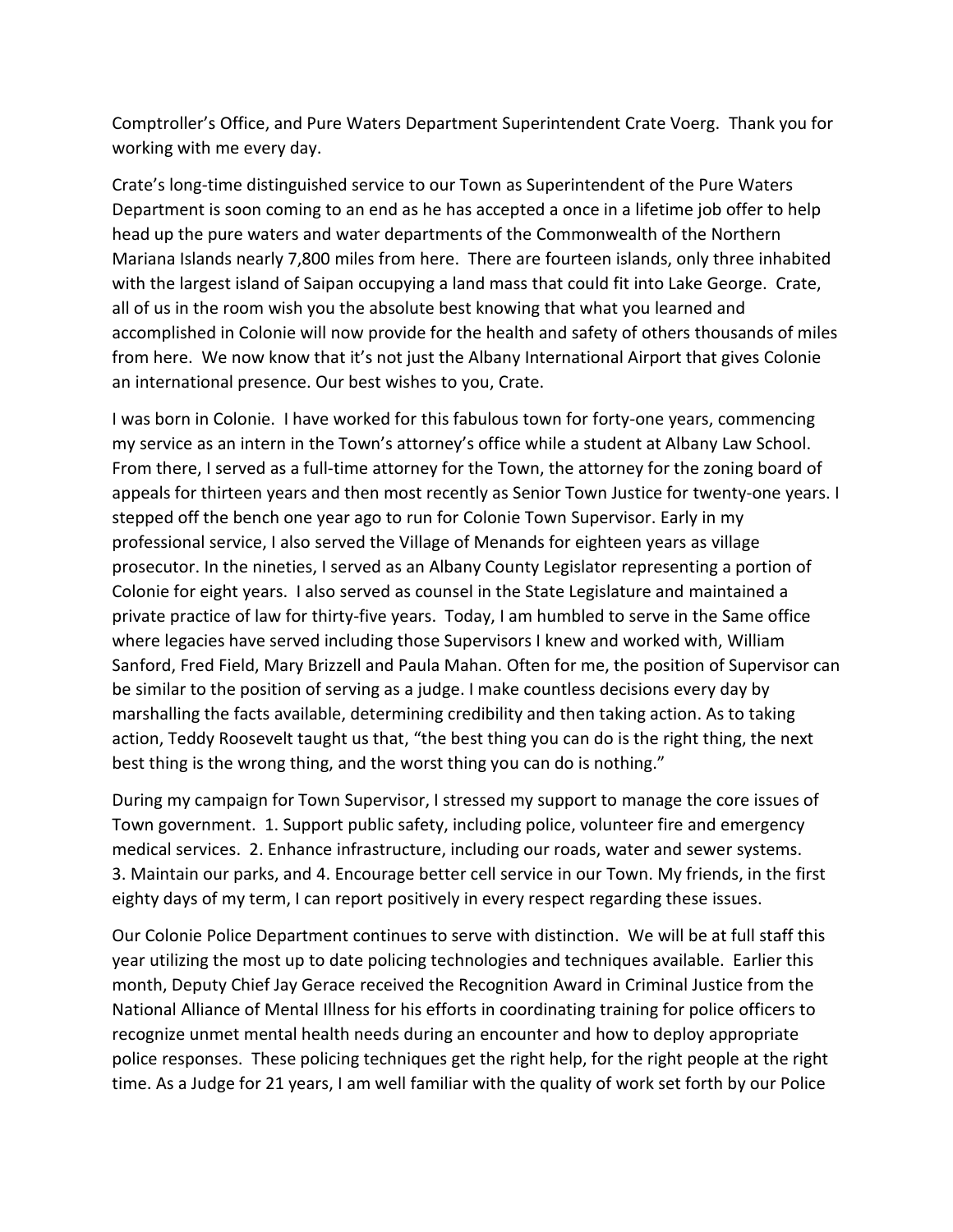Department. Thank you, Chief Woods for creating a knowledgeable and thoughtful environment for policing.

Our emergency medical services continue to distinguish itself. Just this year, we were able to staff the department at its highest level. EMS continues to deliver award winning services, recently receiving the Lifetime Gold Plus Award from the American Heart Association for exceptional care in patients having heart attacks and strokes. I have seen firsthand our EMS staff in the field. As my parents aged in place in their Colonie home, EMS was on site to respond to falls including my mom's broken hip and later a broken pelvis. Each time, I witnessed their professionalism and passion to help others in challenging situations. In addition, this year, and in concert with our Colonie Police Department, they have conducted COVID vaccination clinics, numerous COVID test kit distributions and a highly successful food drive for our Shaker Middle School Pantry. Thank you, Chief Sugrue and Deputy Chief Erin Kelly for your continued service and coordination.

Our volunteer fire service continues to be an essential part of our public safety. Twelve departments serve our town and each with distinction and commitment. We do not have to look very far to see examples of exceptional service by our volunteer fire departments. Just two weeks ago, an unanticipated ammonia gas leak developed during the continued demolition of the Tobin Plant. Our West Albany Fire Department and Chief Dan Sullivan coordinated and led the safety team and eliminated any possible threat to our community. These volunteers put their lives at risk for the safety of others, I cannot think of a higher order of volunteer service. Volunteer fire, like so many volunteer organizations, often find an increasing challenge to encourage new volunteers. We must support their work whenever we can and create opportunities promoting volunteer fire service.

As for our infrastructure, it is imperative that we take bold steps to address our aging infrastructure. Colonie has approximately 1200 town roads consisting of approximately 330 miles. It is unquestioned that we must step up our highway maintenance. This year, we have embarked on the most ambitious town road repair plan in Colonie's history. I believe that public safety includes safe roads. Our new Commissioner of Public Works and our new Highway Superintendent join me in meeting these challenges. Clearly, there are more roads requiring assistance that we can wholly repair in one year, but you will see evidence of road work throughout the town from May  $1<sup>st</sup>$  through mid-October. As we know, Mother nature is a difficult partner. When it rains it slows the paving process. Further we only get a five-and-ahalf-month window of potential weather for successful work. I must tell you that I never had a job before that I prayed that it doesn't snow in the winter and doesn't rain in the summer.

As to our Latham Water District, it maintains approximately 440 miles of pipe. Two thirds of the pipe is cast iron which was the typical pipe utilized during the applicable installation period. Cast iron does not flex so it can easily break under pressure. We have neighborhoods that have sustained thirty breaks or more within a ten-year period. We are moving forward with pipe replacement in some of our most challenged areas.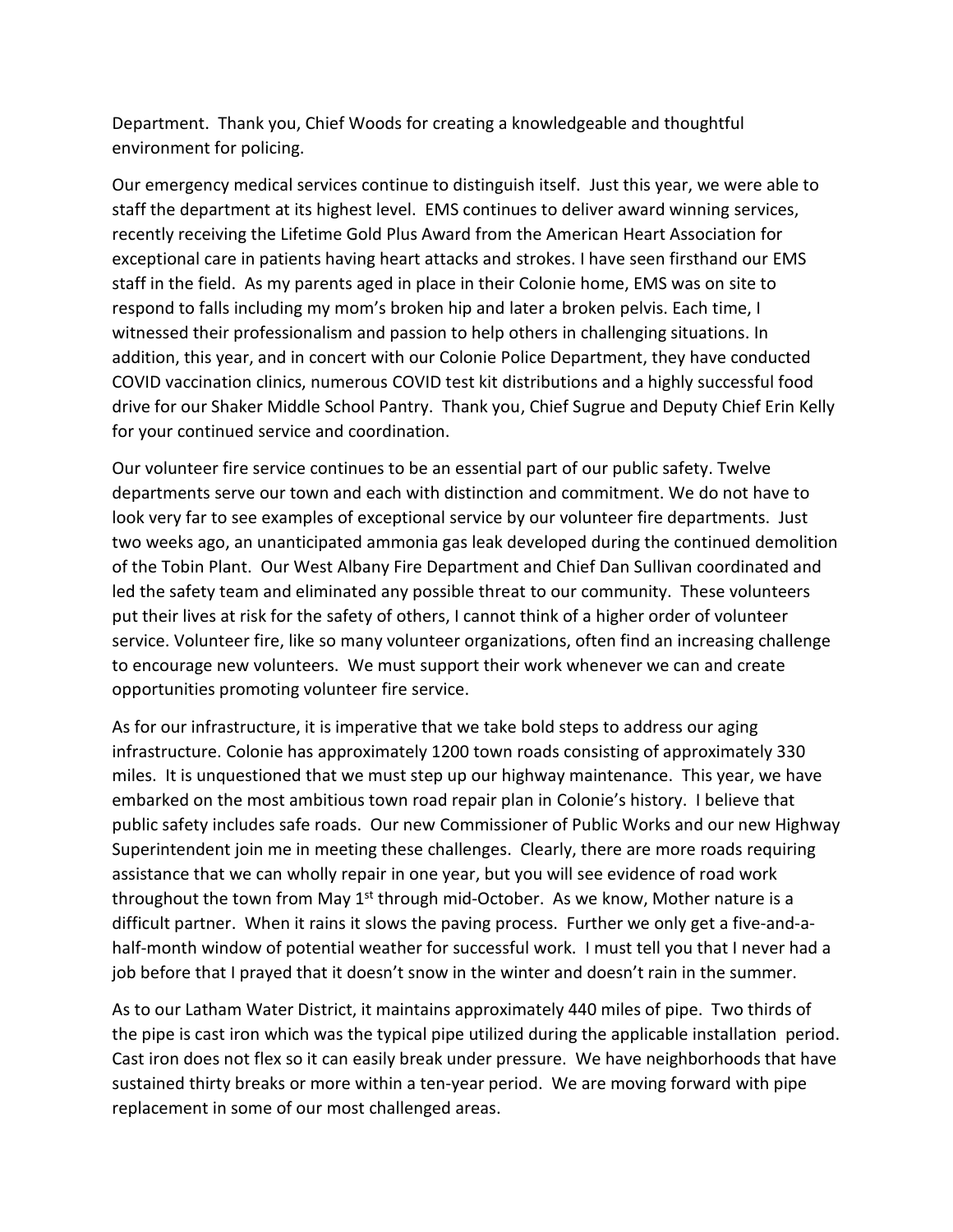Our Pure Waters Department continues to distinguish itself, recently receiving the 2022 award for the New York Water Environment Federation for Excellence in Safety Procedures and the award for Project of the Year for the Dry River Trestle Replacement. If you haven't yet visited our water plant or our Pure Waters Plant, it's a must do. Feel free to contact my office and I'll set up a tour for you. With the help of the Town Board and the Department heads we are marching forward with long overdue repairs and replacement. Deferred maintenance is not our friend. Neither is record inflation, supply chain disruptions and the current cost of energy.

As to our parks, the Town of Colonie parks encompass 850 acres of land for recreation including 13 pocket parks, sports complexes and our largest parks which include The Crossings and The Colonie Mohawk River Park. Each park requires maintenance or overhaul. With the support of our Town Board, I have directed the immediate rebuild of the Kiwanis Park on Rt 2. Further, I have proposed a deep dive into our Mohawk River Park. Our Town river frontage is currently not accessible for watercraft, even though the park was originally served with a boat launch. Colonie residents should once again enjoy direct access to the Mohawk River. The tennis courts there have been deemed unusable for too many seasons. We are renovating that area this year to provide new park opportunities to our town residents.

As to cell service, within my first thirty days, I met with representatives of a national cell carrier. It is pitiful that our town of more than 85,000 residents, in the heart of the Capital Region, suffers from countless dead spots. Working with our Town Board, I intend to fix that. It is a public safety issue as numerous police and fire personnel have told me of too many incidents of dropped emergency calls. The state of the art cell service has changed dramatically over the past thirty years. Tall antennas are now not the only way to fill in critical dead spots. Recently, I made a field inspection along Osborne Road to view a new small cell node that sits atop an existing pole. These nodes are typically smaller than the power transformers that are placed on such poles. But still, under current Town law, the installation of such nodes, that can boost a signal up to 2000 feet in a given direction, requires an application to the zoning board. We don't require zoning board applications for the installation of transformers, nor should we require zoning board applications for the installation of these necessary small cell nodes. I plan to streamline that process, working with our Town Board, so our public safety no longer has to be victimized by dead zones.

Our Court System continues to distinguish itself as a leader in municipal courts. Routinely listed as one of busiest criminal courts in the State of New York, the Court manages with the dedication of our three Town Justices as well as the devoted staff.

Our senior resources department tirelessly serves our growing senior population in navigating complex situations so that our seniors don't lose benefits and advise our Seniors of new options available. As you may know, the Town of Colonie does not have a senior citizen center. A town of our size should have such a center. In fact, nearly 20% of our population is 65 years or older, including me. As we gather today, I ask all of you to join me in planning and establishing a Colonie Senior Services Center once and for all that will benefit our Colonie senior citizens. The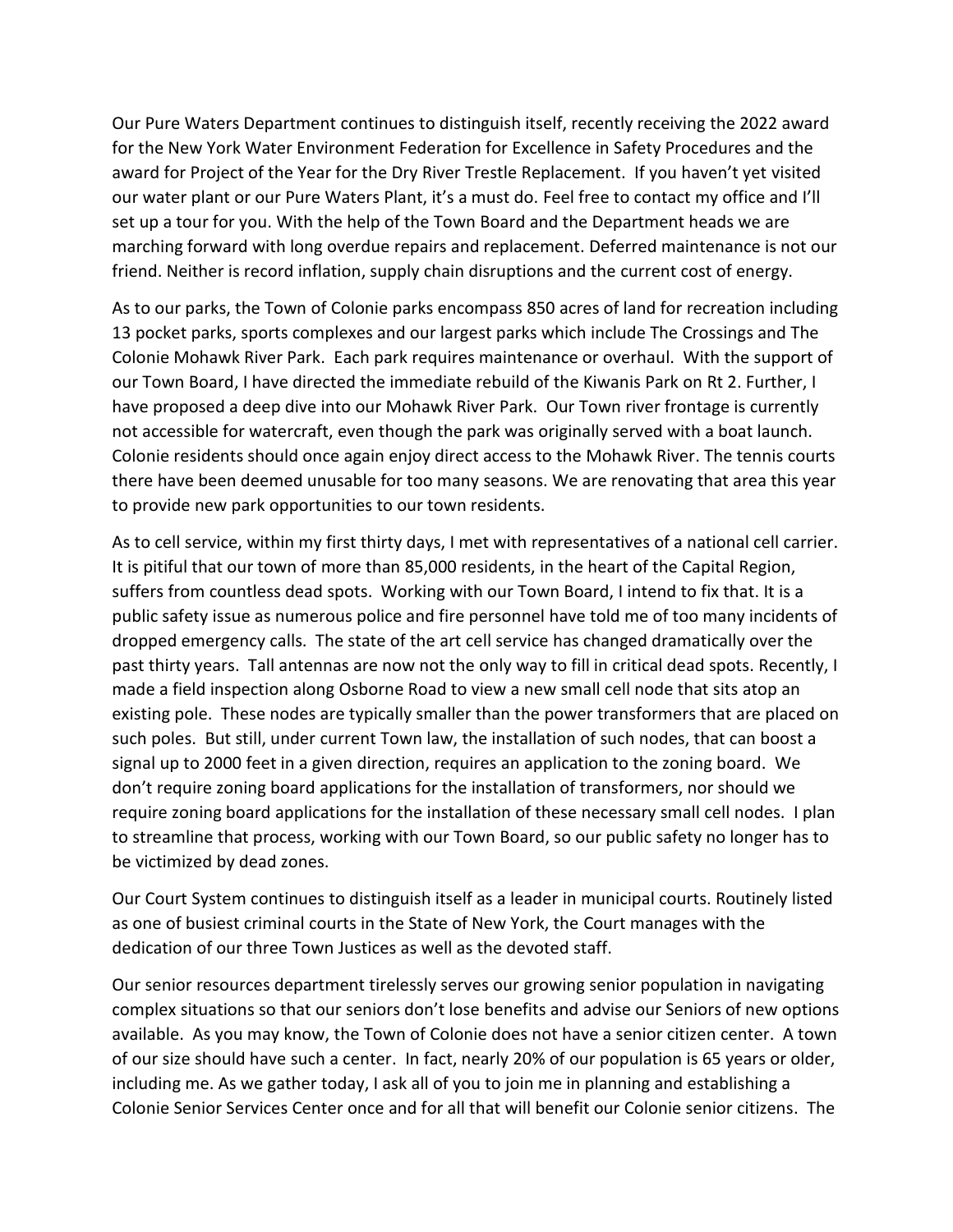center would serve as a hub for senior activities and advancements. I want our Senior Citizens staying in Colonie to live, work and play. Our Town's Library continues to be recognized as a best library in the Capital Region. Our library now maintains nearly 250,000 holdings and provides expanding computer access portals all which play a pivotal role in the education our community. Our library presents so many opportunities to its patrons. It even maintains a TV station. As a judge. I filmed sixty-four shows for the library interviewing judges and attorneys of the highest order concerning our legal and justice systems and how they relate to the citizens of the Town of Colonie. My son, as a then Shaker student, after studying at the library, came home and told me that some of my shows were available for circulation on DVD. And then, he said, "do you know what, someone actually took one out." Aren't our children the best at humbling us?

Our Community Development Department continues to solicit applicants for federal funds we receive to support qualifying first-time home buyers and home repair projects and to support section eight housing needs.

Our Town's assessed value continues to rise. The combined assessed values of the properties within the North and South Colonie school districts alone total nearly \$6 billion which continues to allow our Town property taxes to be lower than many municipalities.

Our management information systems (MIS) will continue to modernize town operations. This year, we expect to make available the option to pay water bills online and I seek more complete electronic opportunities to facilitate the ease of use of Town services by our citizens. Credit card payments should be made available at entry points for our parks as well as for fees collected by the various Town departments. Also, new software has just been installed at the Colonie Town Golf Course to set up tee times for all patrons and to best organize and monitor the activity.

As to our golf course, I have established a committee to advise on the maintenance and operation of this asset. All procedures are under review in order to make the experience the best it can be for Town residents.

Our Human Resources and Civil Service departments face similar challenges as most in this room are facing. Recruitment and retention of personnel must be a top priority.

I believe our economic development Initiatives should support small businesses. My family was long involved in maintaining small businesses. Michael Crummey emigrated from Ireland to Albany in the 1860s as a twenty year old baker. He opened his first bakery in Albany on North Pearl Street. The family continued to grow the business in Albany and added a site at the intersection of Beaver and Lodge Streets and its last location at the former intersection of Hamilton and Eagle Streets. My dad's mother's family owned and operated WE Walsh & Sons in Albany from 1865 to 1977, my dad serving as its last President.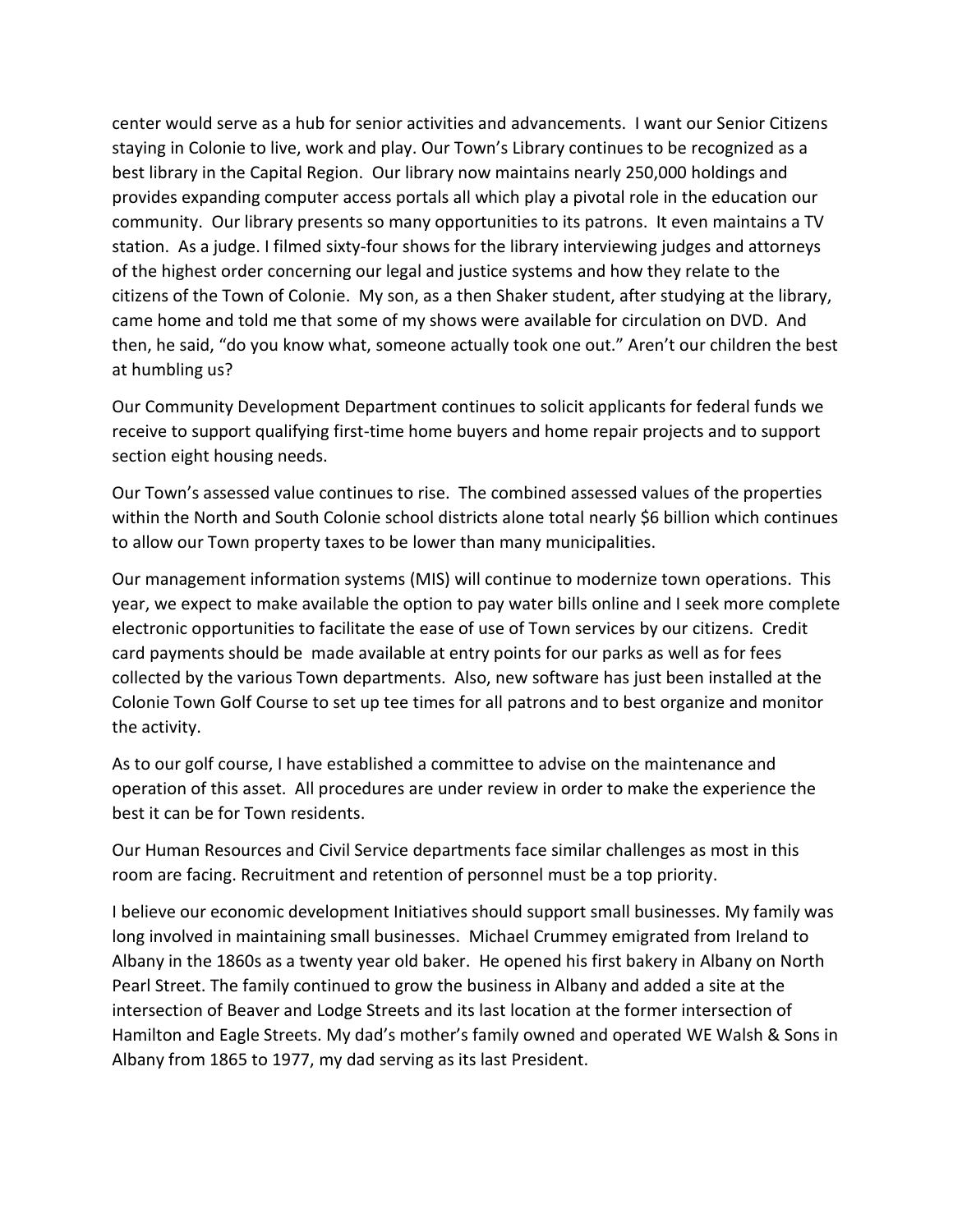As a child, at home, you hear the adults speaking each night and each morning about the trials and tribulations of operating a small business. You learn of the successes and the failures of striving to maintain a business. Government should not foster unnecessary impediments to the establishment of commerce. I have shared my belief with all department heads including those involved in our Town's planning and building process. I work with Building and Planning officials daily to develop proper response times to applications for business start-ups. I have directed that an updated specification sheet be developed and implemented this year so all applicants will know the requirements for submittals. This saves time and money for the applicant as they are on notice up front of the submittal requirements and saves Town staff the time of having to review incomplete submittals and having to make extensive comments ultimately requiring reworking the submittal. I encourage a customer focused government.

Our green initiatives are already underway; just last month our Town board dedicated forty-one acres to be preserved and maintained by the Albany Pine Bush Commission expanding their environmental holdings to roughly 3400 acres. In addition, I have asked our Climate Smart Communities Task Force to achieve climate smart community designation for our Town in this calendar year.

Later this month, the town will finalize the purchase of 4000 street lights from National Grid ending escalating rental and electric costs and replacing each street light with LED lights which we already have in stock. We are told that this action will save money and use 50% less electricity in order to safely light our streets. We continue to sell methane from the landfill which is converted to electricity and the town receives energy credits paying several of our accounts by doing so.

Our Conservation Advisory Council on May 7<sup>th</sup> will distribute more than 1000 seedlings and pollinating plants to Town residents to celebrate Arbor Day. The Town has been designated as a Tree City USA for our commitment to protecting and promoting trees in Colonie.

The Planning Department continues to see evidence of economic recovery as the pace of new and redevelopment projects continue to pick up.

The Town's Economic Development Department, which supports the Industrial Development Agency and Local Development Corporation made some important strategic advances for the Town.

As many of you may know, I believe sustainability begins with a sound economy. A town where our children, their children and future generations can live work and play. You may have noticed new welcome Signs as you enter our Town, welcoming you to Colonie – "a great place to live, work and play." I work each day to keep these words true.

All of us in this room understand the challenges ahead. We are called upon to manage within the economic impacts of record levels of inflation, elevated energy costs and supply chain